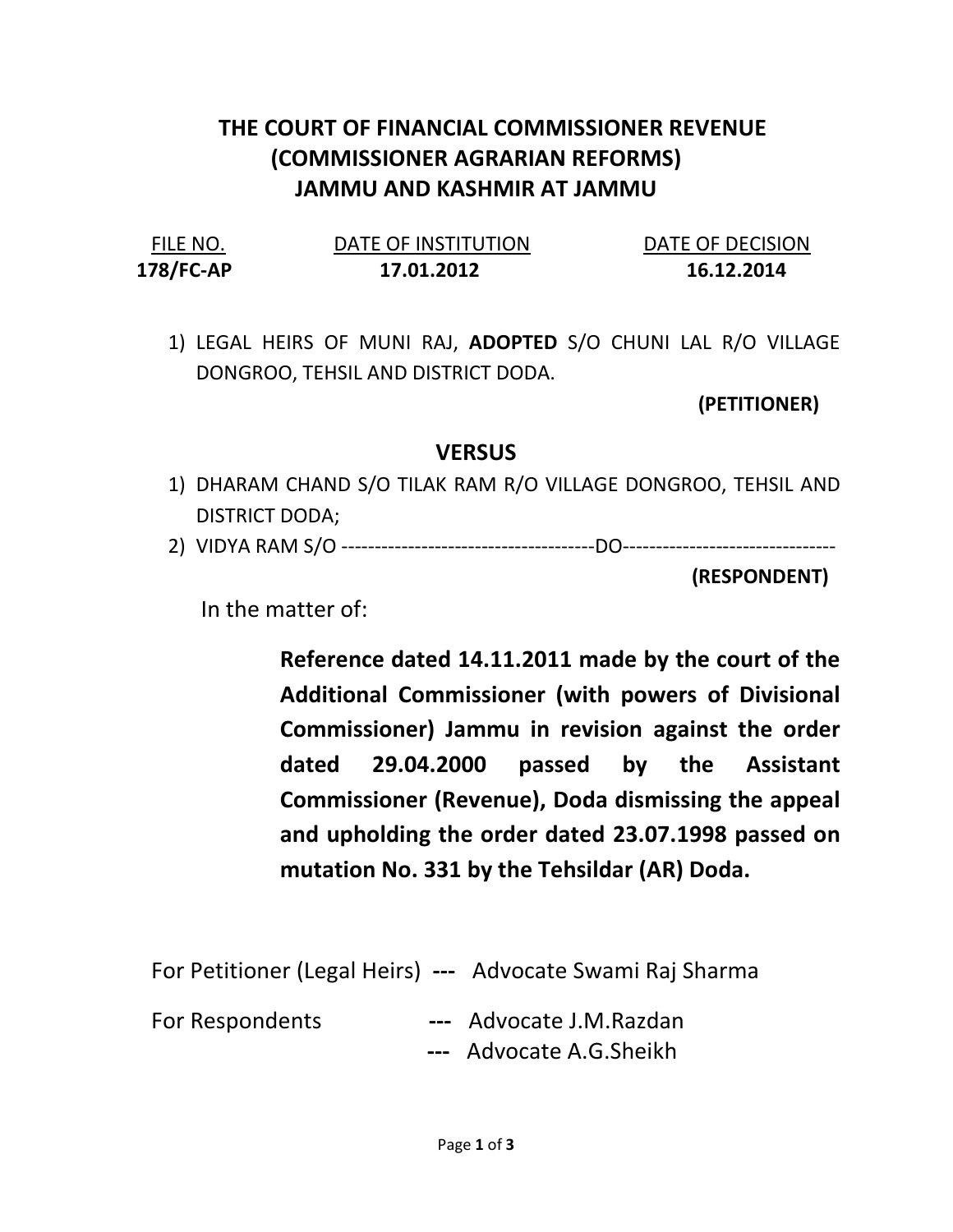## J U D G E M E N T

- 1) The present controversy pertains to the succession of one Chuni Lal S/O Ram Lal R/O village Dongroo, Tehsil and District Doda who is said to have adopted one Muni Raj, petitioner herein. It is alleged that the said Chuni Lal, during his life time, had executed a "Will Deed" with regard to his property in favour of his adopted son. When he died, the Tehsildar, Doda attested mutation No. 331 (Impugned) on the basis of the said "Will Deed" devolving his inheritance on Muni Raj.
- 2) Afterwards, a dispute arose regarding the inheritance of the deceased. From then on, the matter is sailing from one revenue court to another. Many a time, the matter was remanded to the Tehsildar concerned for **de novo** enquiry and passing of fresh orders. However, the controversy has still not ended.
- 3) Finally, the matter has reached this court as a reference from the court of the Additional Commissioner (with powers of the Divisional Commissioner) Jammu wherein the court below has recommended to uphold the orders dated 03.08.1989 and 31.11.1994 passed on mutation No. 331 by the Tehsildar Doda. It has further recommended to set aside the order dated 06.10.1994 passed by the Deputy Commissioner, Doda, order dated 23.04.1996 passed by the ADC, Doda, order dated 29.04.2000 passed by the ACR, Doda and the order dated 23.07.1998 passed by the Tehsildar Doda.
- 4) The court below after having examined the matter threadbare had observed that the deceased Chuni Lal had executed a "Tanbiyat Nama" ("Will Deed") bequeathing all his property to his nephew, the petitioner (Muni Raj). The respondents (who too are nephews) have no where challenged the genuineness of the same. Factually also, the said Muni Raj had been living in the house of the deceased Chuni Lal as his parents had died way back before 1955. This fact is further substantiated by the copies of the Ration Card and the Electoral Roll. Last rites of the deceased were also performed by him. Even, possession of land was delivered to him peacefully.
- 5) Moreover, while examining the order dated 06.10.1994 passed by the Deputy Commissioner, Doda, it is observed that the said court has not appreciated the legal aspect of the case and has gone on to interpret the provisions of the Hindu Adoption and Maintenance Act, 1960. Declaring an "Adoption Deed" legal or illegal was certainly not the jurisdiction of the said court. However, it still entered